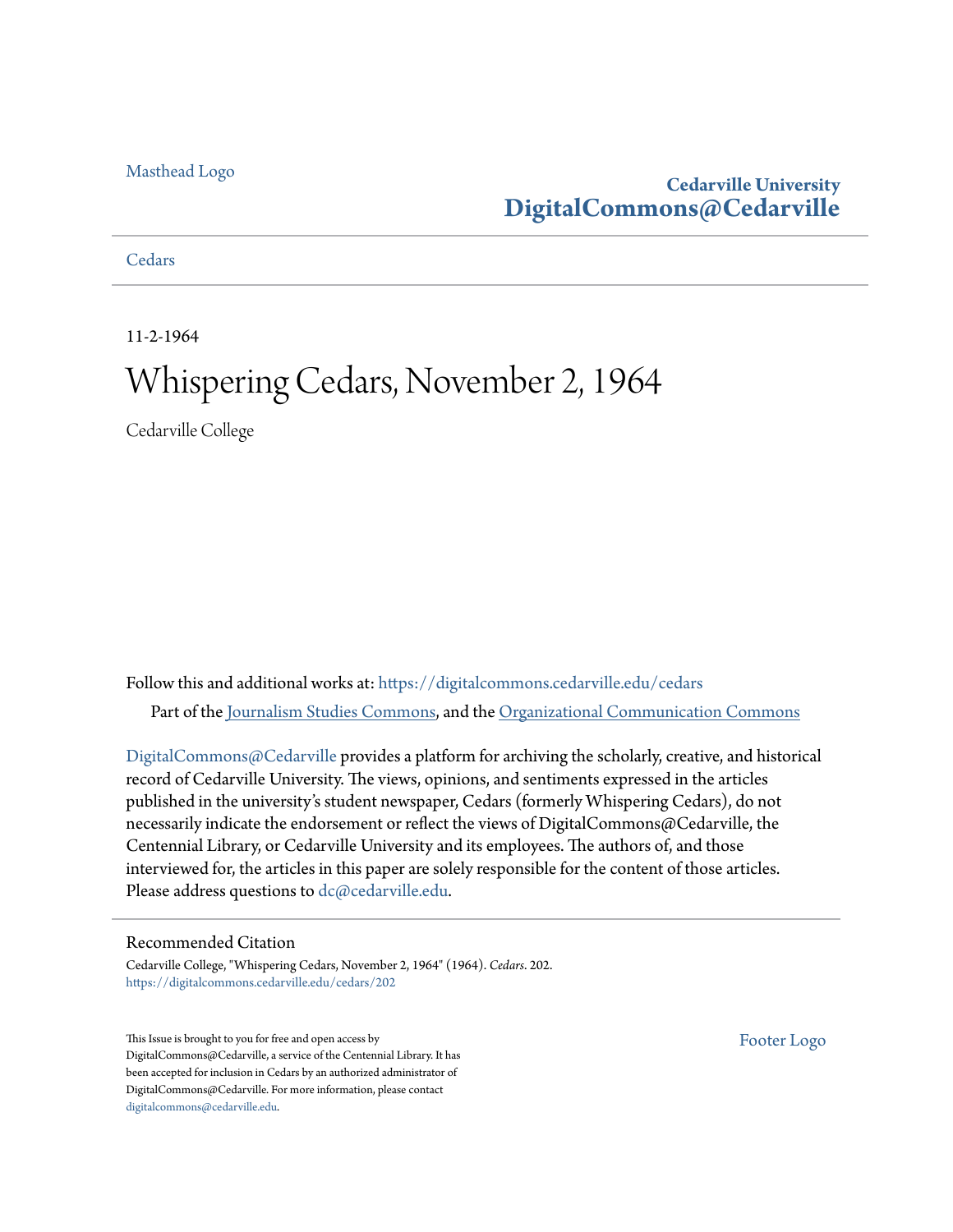# A Student Publication of Cedarville College WEIGPHEING CEDARS

Vol. XI November 2, 1964 No. 2

#### SOCK <sup>1</sup> N <sup>1</sup>BUSKIN AND SPEECH DEPARTMENT PRESENT "THE MAGNIFICENT YANKEE"

"I go on the theory," Supreme Court Justice Frankfurter said one day in Washington, D. C., "that Holmes belongs to the nation-and anyone who wants to know more about him should be encouraged. "

01 iv er Wende 11 Ho 1 mes went to Washington at the age of 62, thinking that his life was about finished; but like <sup>a</sup> deathless reincarnation, the decade he hoped to spend in Washington stretched into thirty quick and vigorous years; the most fruitful of his lifetime.

Serving as a justice in the Supreme Court brought into full flower Holmes' brilliant perception. Age never succeeded in dimming his discerning eye or his beautifully balanced mind. He could always pie re e to the heart of <sup>a</sup> question and it was just this ability which earned him perhaps his most notable epitaph, "He Knew the Truth."

Whether or not it was Holmes' perception which drew him to his love, Fanny Dixwell, or hers to him is hard to discover. At one time Holmes himself spoke of her as his intellectual equa<sup>l</sup> and perhaps superior. Holmes had great confidence in Fanny a.n d customarily discussed his court opinion with her.

"The Magnificent Yankee, "

#### TRUSTEES GUIDE CC 'S FUTURE

October 10, while students, alumni, and friends enjoyed the homecoming festivities, our Board of Trustees deliberated important issues at their fall quarterly meeting.

Looking in on the board meeting, one would have especially noted the following decisions. First, the issuing of a million dollar bond series enacted in three phases, two of \$350, 000 and the last of \$300, 000, was approved. Secondly, it was decided that the children of Cedarville College faculty and staff would be granted tuition exemption. Also, the 1 ak e, originally due to have been constructed this fall, was postponed one year because of a lack of funds. And, finally, there was established the Cedarville College Foundation, a corporation set up to receive and administer gifts and grants to the school for its many educational needs.

by Emmet Lavery, dealing with Holmes' Washington career will be presented in Alford Auditorium Friday and Saturday evenings, the 20th and 21st of November.

In the relationship of the se two warm and humorous people is a love that revelled in nothing more than the "joy of its own expression." This love, completely selfless, daily renewed itself throughout fifty-seven years of marriage.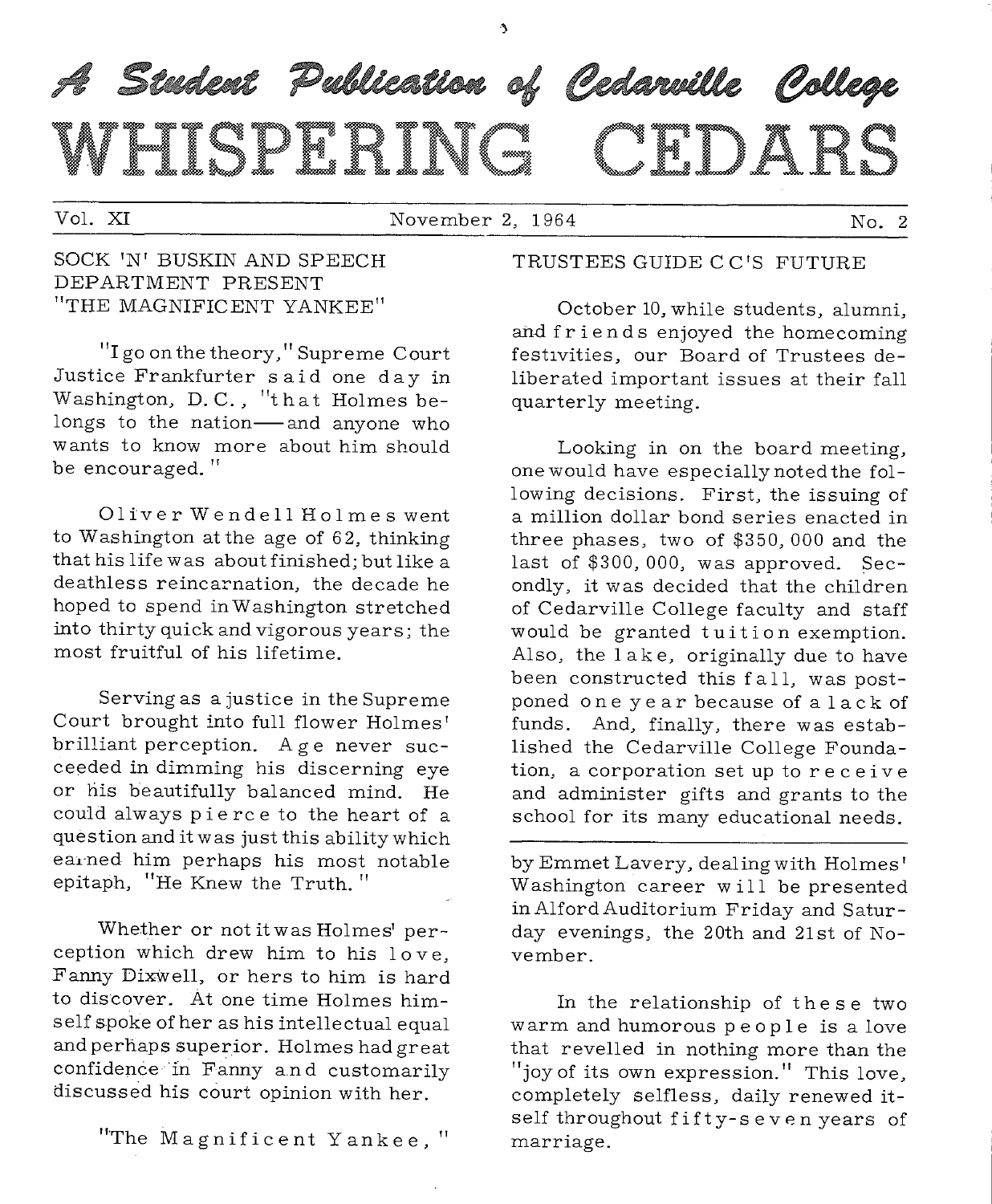#### EDITORIAL

One of the best feelings a person can have is that blessing that comes when one has shared or given to something that he really believes in. But recently this office has felt much unrest in the area of the student body project. Every year the goals of the student body project become more and more vague. Yet, students are expected to contribute wholeheartedly to it, in order that the student body can give to the school something-anything.

I think that the students here are more than willing to give to the school anything that will be lasting. The student-body project is a tremendous idea for pooling the resources and imaginations of the students to achieve not only the annual goal itself, but as an aid to strengthening the unity of an ever increasing enrollment.

The student body has never looked upon the student body project as a chore. It was always looked upon as the students' own, personal, sacrifice-a gift that meant more than just the required fees and tuition. Needless to say, these help the school. But the final achievement-the long awaited goal could always be looked at with pride even after the students had left us. It was their aim to make Cedarville an even better place.

But recently the goal chairmen have been too much interested in other things to pay full attention to that office to which they were elected. Last year, for example, the chairmen failed to come up with even a suitable project to invest the money in. Is it any wonder, then, that the student body and even the student government failed to back the project 100 percent?

If we are just going to have a student body project for tradition's sake then it is a sentimental w as te of time and money. However, I think that the project has a real purpose here at Cedarville and must be maintained.

But the big job is in the hands of the chairmen. Will they accept the tremendous responsibility of their position? Or will this year be another year of "moon-lighting"? This  $p_{\text{aper}}$ , the administration, and the stud.en t body want to see the project succeed. It is our hope that the chairmen will really work to give the students something to be proud of in this year's unified effort.

The goal? Why not this year invest a little money in something that will possibly be used by more people than any other building-our fieldhouse. We are going to have even more spectators at our games than ever before. We need more bleachers. If we want our dollars really to stretch, why not buy the gym some portable bleachers that can be used both inside in the winter and outside during the warmer months?

Whatever we do, let's get going right away and do a good job. How about it, Mr. Chairman?

Dr. Maddox says:

"Self-discipline is most needed and most difficult for our young people. It is experience in terms of selfdenial but pays good dividends."

¢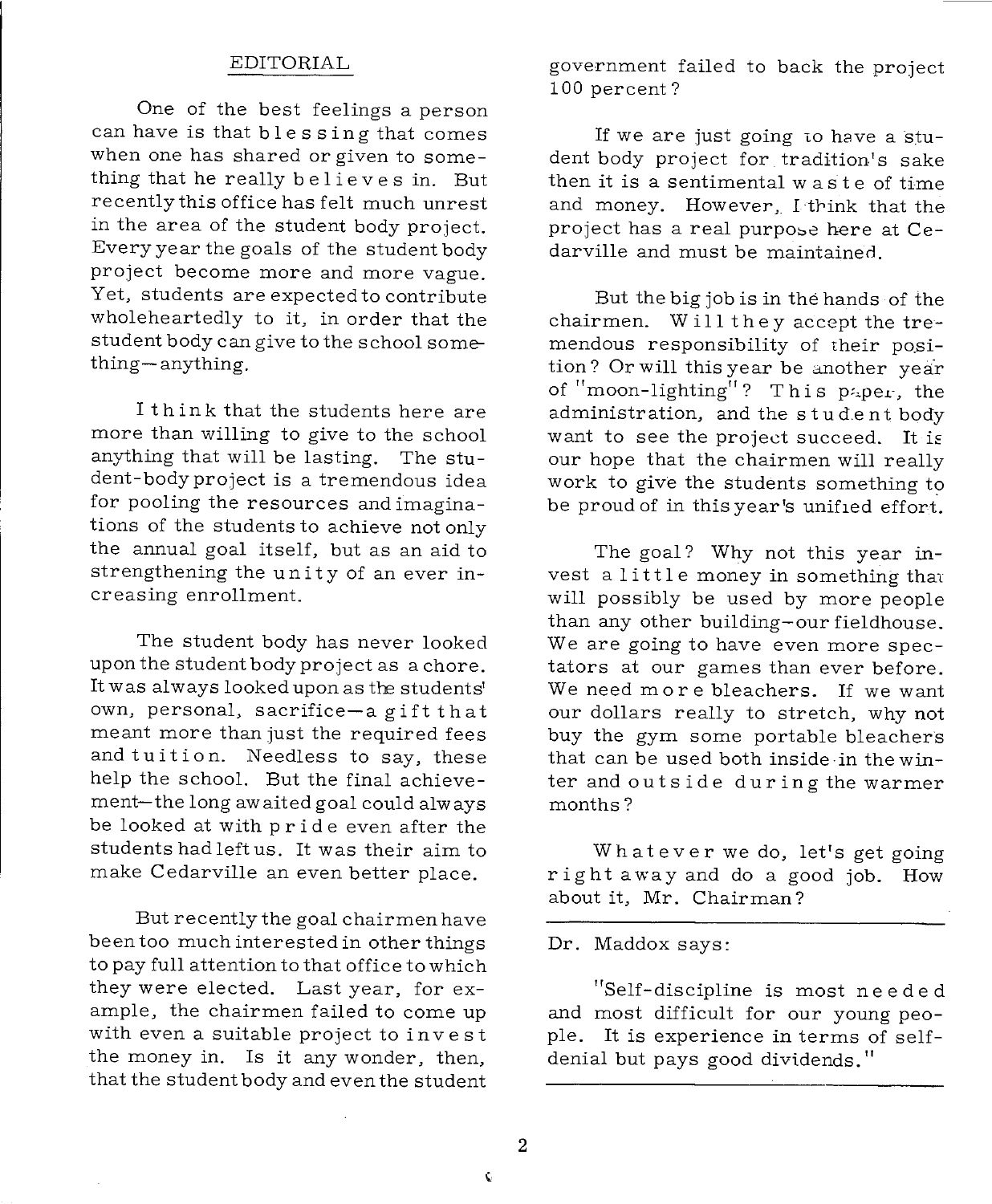# WHEN A MISSIONARY BECOMES HUMAN

We all pray for missionaries. Sometimes we pray, "Lord, help all the missionaries around the world"; rnany times we are more exact and pray, "Lord, please supply all the physical, material, and spiritual needs of John Jones and his wife laboring faithfully in Africa." Occasionally, we are even so specific as to mention definite needs of a certain missionary, yet we usually forget the missionary himself.

Although we never give it conscious thought, we neglect to pray for missionaries themselves because we don't realize that they need prayer for their personal lives and relationship to the Lord; we are guilty of putting our missionaries on a pedestal and 1 o o king up to them as being supernatural.

Did you know that many, if not most, missionaries working in close association with each other have frequent disagreements?Tension mounts, and little things done by one begin to bother the other; many times a type of cold war results. Surface attitudes remain the same, but deep inside there is a contempt which impedes the Lord's work.

Adding to these difficulties is a problem harder to cope with, yet equally as necessary to overcome: working with the people themselves. Customs are different and this can put strain on <sup>a</sup>missionary since he must conform in order to be accepted by the people. <sup>A</sup> missionary may actually become frustrated in trying to slow down his pace to that of the people. They, in turn, may be disturbed that the missionary is not learning the language or local expressions rapidly. This may give the missionary a feeling of failure, and eventually, complete defeat.

Confronting him are also many haz ards and responsibilities. This past year in the West  $Indi \in s$ , a group of native young people wele using a missionary's jeep for Christian service. Roads on these islands are very poor, and the jeep slid over the edge of a cliff into the sea below; no one was hurt. What saved these young people: from a peril which would have endangered the missionary's reputation and work? Perhaps a very practical-minded Christian at home, praying.

#### NIGERIAN STUDENT ATTENDS CEDARVILLE

Sunday Akinyemi, our student from Nigeria, is no stranger to those who have attended the college soccer games. He comes to us from Logos, the capital city of Nigeria.

Sunday got his first look at America this fall when he came to enroll at Cedarville College. When asked why he chose Cedarville, he reported that a cousin of his, who attends Central State College, told him of Cedarville. He then wrote to Cedarville, filled out the necessary papers, and soon was accepted.

The English language seems to be no problem for Sunday as it is the official language of Nigeria, and he has spoken it for eight years.

Soccer, called "football" in his country; baseball, known as "rounders" to him; and ping pong· are a few of the (continued on page 4)

3 Ċ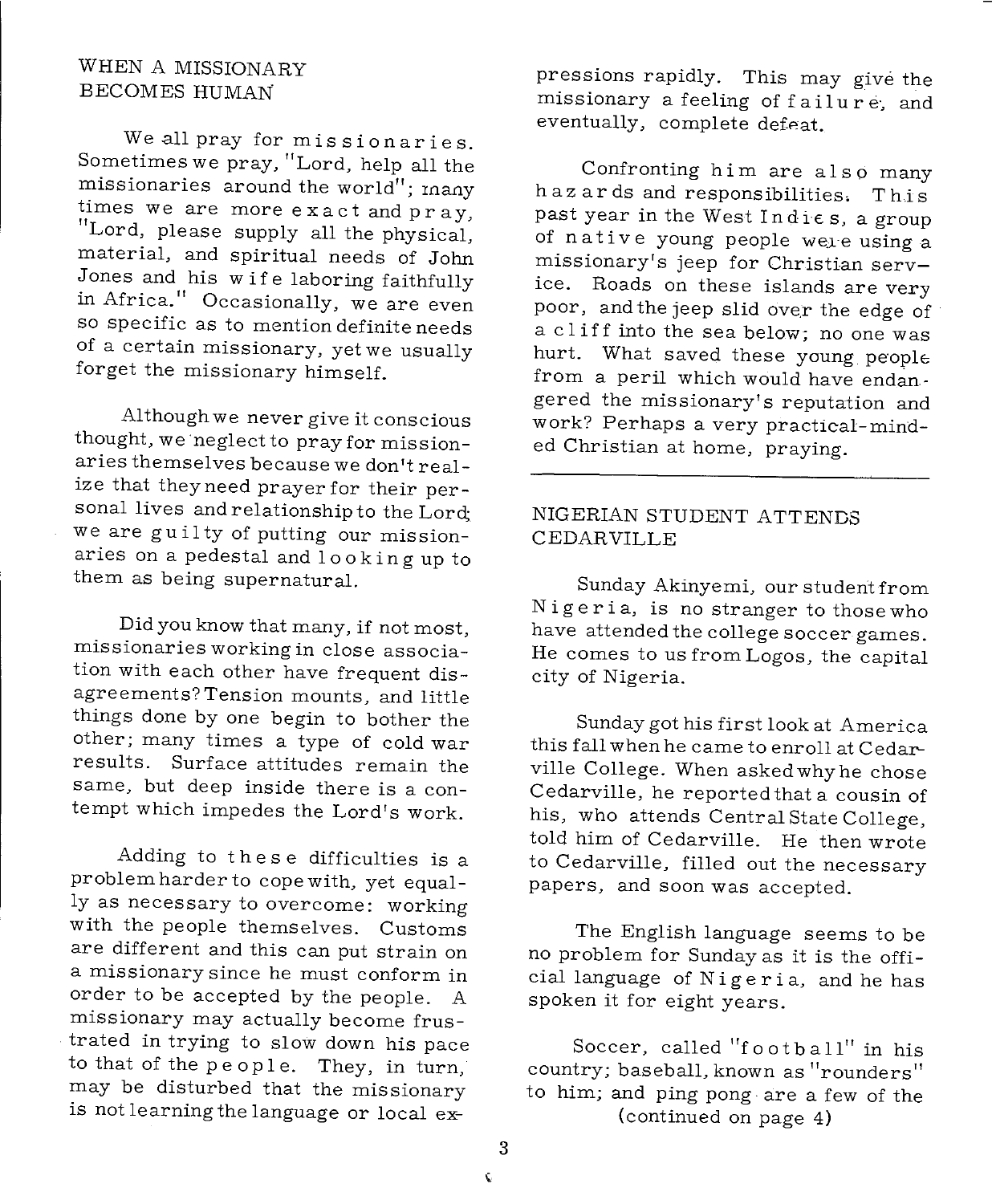NIGERIAN (continued from page 3) sports which he enjoys. Sunday is also very interested in writing and had his own column in his high school paper.

College life is very enjoyable to Sunday, but he says he must learn to adjust to our testing system. Essay tests were the only type given where he attended school; thus, the true-fa 1 s e and multiple- choice are quite new to him. Accounting is his major, and he wishes somedaytodothistype ofwork.

Sunday is very thankful for the warmhearted welcome he has received at Cedarville. He was told that there was a possibility he would not be well received in America; thus, the "Christian welcome"he has received he greatly appreciates.

When asked if there were anything he would like to say to his new college friends, he replied that there were two things hewanted to say. First, he says a sincere thanks to Dr. Jeremiah, Dr. Johnson, and Mr. McIntosh, who helped him so much in obtaining his visa. Second, Sunday gives an open invitation to talk with those students who would like to know more about his home country.

#### STAFF

| Reporter-in-chief. Joanna Ronk<br>Copy Reader. Dorothy Olsen |
|--------------------------------------------------------------|
|                                                              |
|                                                              |
| Arts Editor Suzanne Bartheld                                 |
| Sports Editor Richard Pettitt                                |
| Devotional Editor Charles Truxton                            |
| Political Editor James Stockwell                             |
| Typists Dawne Evans                                          |
| Louise Stutesman                                             |
| Circulation-Advertising                                      |
| Howard Timmons                                               |
| Adviser E. L. Greenwood                                      |

#### DEGREE IS SOUGHT BY COACH

Coach Lane Moody is attending classes once a week at Ohio State University working toward his doctorate. Next year he plans to attend as a fulltime student during the summer, fall, and winter quarters.



Mr. Moody's philosophy on sports has proven effective. He says that sports have a way of maturing boys into men byte aching them cooperation, selfdiscipline, and conditioning which lead to a well-balanced life. From the teams Mr. Moodyhas coached, it must be admitted that his philosophy works.

Having grown up in a sports-minded family, Coach Moody has always been interested and active in sports. Although he didn't play basketball during his high school days, he was extremely active as a player at Cedarville College, a fact attested to by his scoring record.

4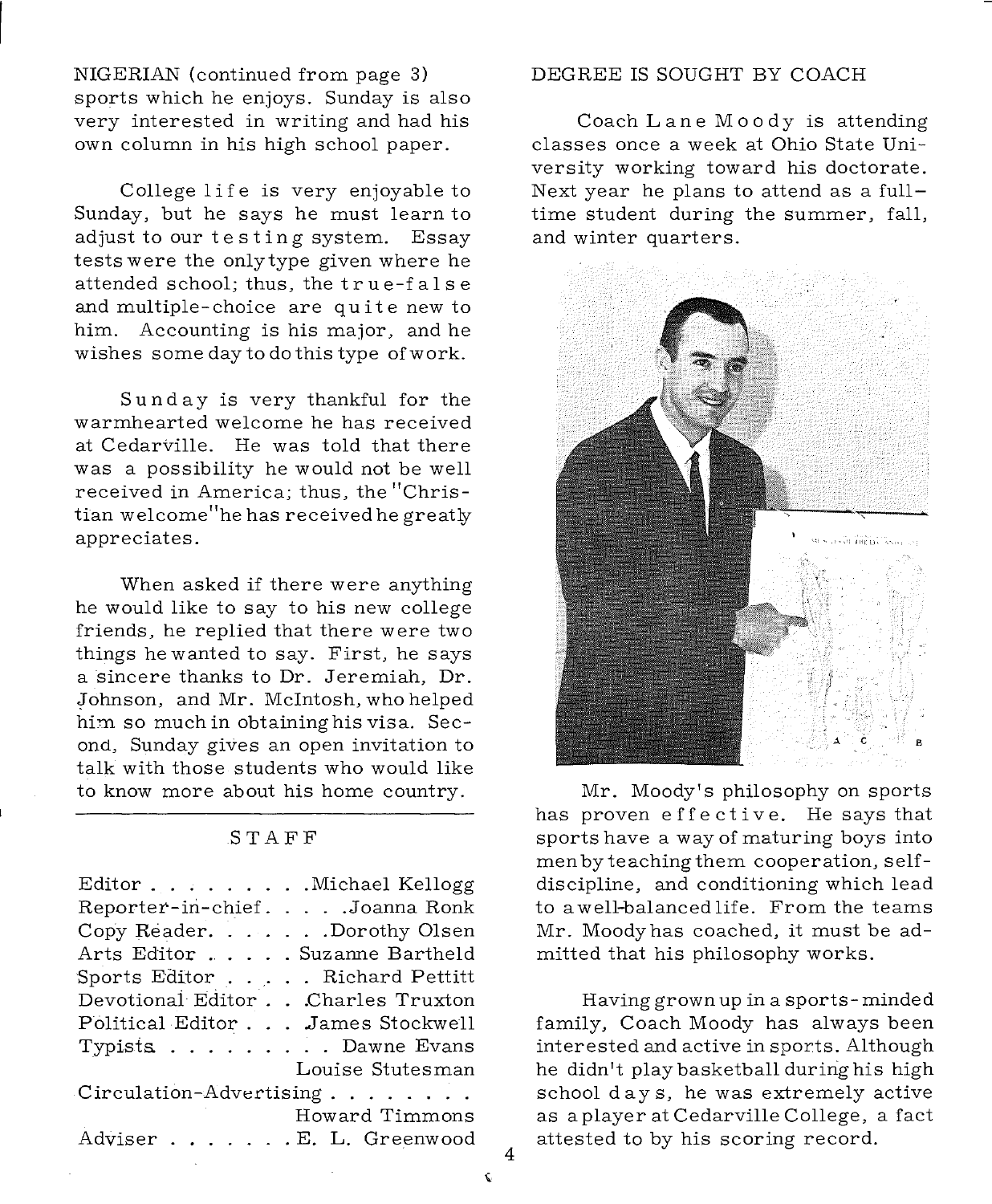#### POLITICAL EDITORIAL

This Tuesday, Marx, Lenin, and Trotsky would have you sit in your most comfortable chair and merely think of the wonderful country in which you live! Your love of this country, and keeping that easy chair, should compel you to go to the polls no matter the distance, or the weather. If the United States is to remain a free nation, you must realize that "the stakes are too high for you to stay home!"

Let us look back for a moment and examine the two major candidates . . . When the Cow Palace opened its doors in July, the news columnists and commentators wrote that it would be a close race for the Republican nomination. It seemed to make little difference to them that Barry Goldwater, Sen at or from Arizona, had nearly enough delegate votes to sweep the nomination when Pennsylvania Governor William Scranton announced his candidacy. So ever since the Cow Palace closed its doors, the liberal press has taken up theweak cry of our "temporary" President Lyndon B. Johnson, that Senator Goldwater is "the temporary spokesman for the Republican Party. "

Then in August was the Atlantic City farce .that saw Johnson sweep into town and sweep out again with his party's nomination for another term in the White House. Just as Goldwater selected Senator William Miller, <sup>a</sup>man of like political persuasions, for his running mate, so President Johnson chose Senator Hubert Horatio Humphrey, vicechairman of the left-wing extremist organization grossly misnamed Americans for Democratic Action, to add his name to the Democratic Presidential ticket.

President Johnson has consistently declined an invitation from Senator Goldwater to a national television confrontation. As a result, the issues of the campaign must be decided by the individual voter. Here are three of the major points of conflict:

> 1. Senator Goldwater wishes to distribute the responsibility for the use of conventional tactical nu clear weapons to the military heads of NATO. President Johnson favors keeping full control of this great power all to himself and his politically questionable running mate. Johnson also dislikes the use of the word "conventional" to describe a nuclear weapon.

> 2. The Arizona Senator has repeatedly attached corruption and moral decay in high governmental positions. The current President has not replied to this charge, but he has successfully throttled Congressional investigation of Bobby Baker until after the election.

> 3. In the New Frontier days the Berlin Wall was constructed, the water was turned off at Guantanamo Naval Base in Cuba, and a Marxist assassinated the head of an administration that had been more generous with the Red cause than any of its forerunners. The present administration has

> > (continued on page 6)